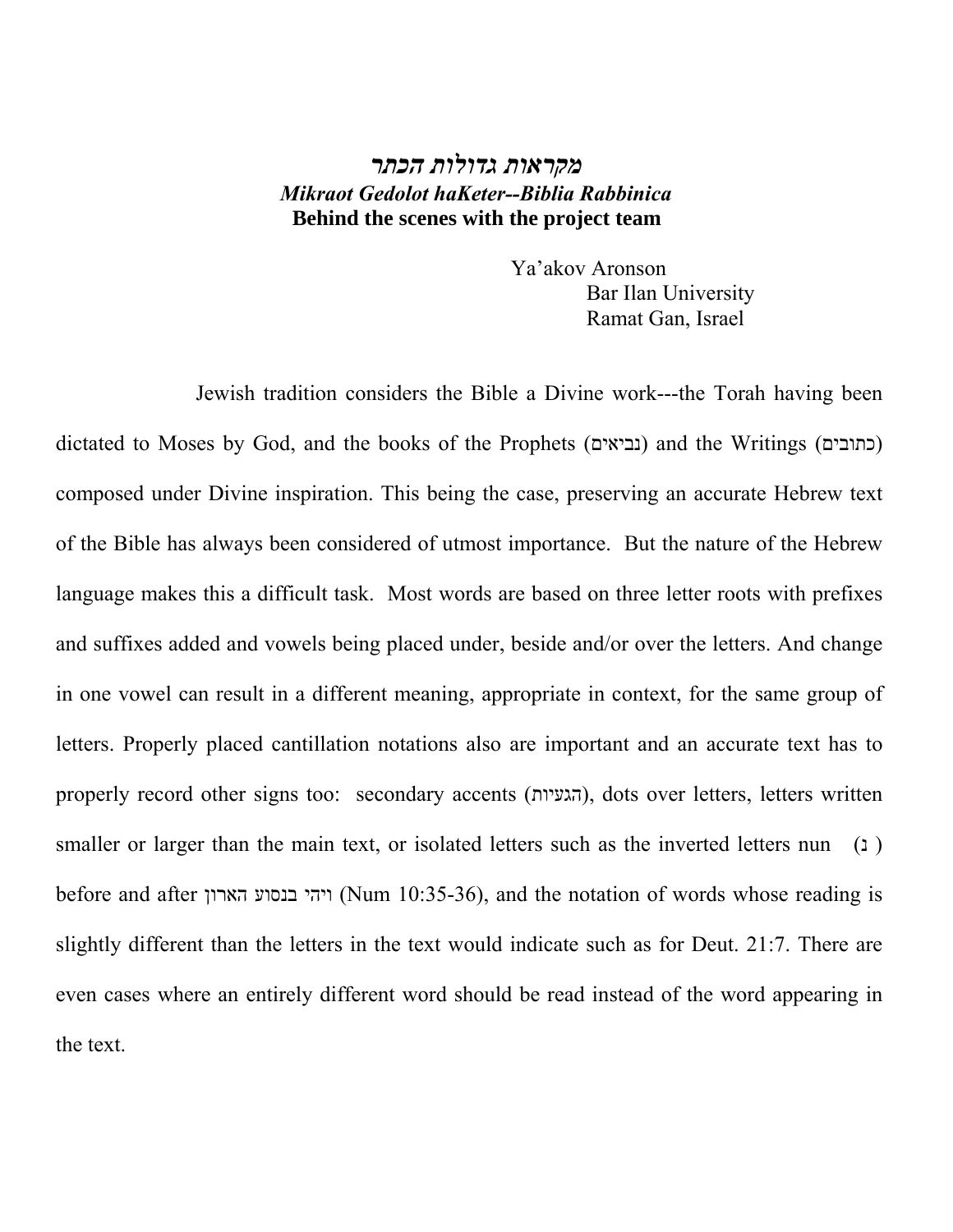To insure the accuracy of this complicated text there developed a group of notes referred to as the *Masorah* (מסורה) — something passed on, or in short, tradition, a term familiar to us from the opening Mishna of *Pirke Avot*-ליהושע ו*מסרה* הסיני תורה קבל משה. This *Masorah*, probably written down before the  $8<sup>th</sup>$  century, was a development of the previous century and is really two compositions. The first, the *Masorah Parva* (קטנה), consists of brief notations which generally are recorded beside the line to which they relate and give cryptic information concerning the proper form of the text and/or impart additional pertinent information. But these brief notes themselves became the subject of what is referred to as the *Masorah Magna* (גדולה), a more complete explanatory text appearing in the upper or lower margins of the page, and, if too long, continued at the end of that particular Biblical book. For example, for the word *Vehaaretz* () והארץ in Gen. 1:2 the following notation appears in the *Masorah Parva*: . פ"ר ח The *Masorah Magna* expands explaining ח refers to eight occurrences of the word *Vehaaretz* ) פ"ר) פסוק ראש at the beginning of a Biblical verse. Then the first words of the eight verses are quoted.

Though the purpose of the *Masorah* was to protect the integrity of the Biblical text, it, itself developed different versions. The first attempt to produce a definitive text of the *Masorah*, and based upon it an accurate Biblical text, was the second edition of the *Mikraot Gedolot (מקראות גדולות)* printed by Daniel Bomberg in Venice, 1524-25 (ונציה, רפ"ר). Responsible for this work was Bomberg's proofreader, Ya'akov ben Hayim, who had collected numerous manuscripts of the *Masorah*, compared them and produced what he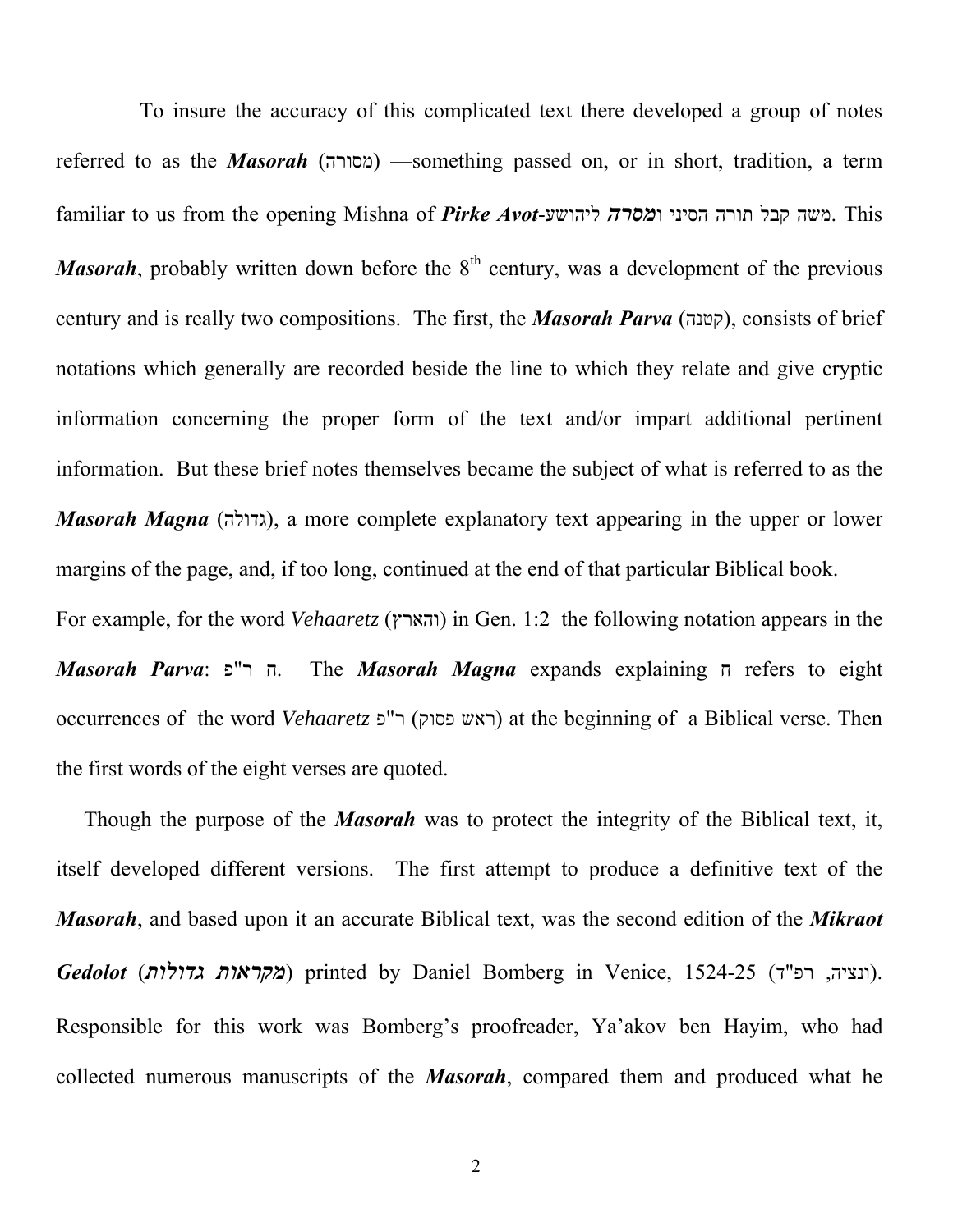considered an authoritative *Masorah* text. He then used that to produce an accurate text of the Bible.

The *Masorah* did not appear in the first edition of the *Mikraot Gedolot* published by Bomberg in 1517-1518 (ונציה, רע"ה). As a matter of fact, the format of that edition was different than that of the *Mikraot Gedolot* as we know it today. Today's editions generally consist of the Biblical text, an Aramaic Targum and a number of commentaries. The first edition had the Biblical text, a Targum text for most books and at least one commentary for each Biblical book (with five exceptions). A complete edition of the Bible with a commentary on every book had never been published before. Ben Hayim's edition, though adding the **Masorah** and increasing the number of commentaries, was limited in its accuracy by the manuscripts he had at hand, only a small number of those in existence, and before long hundreds of errors had been noted by learned readers.

All of this is the subject matter dealt with by Bar Ilan's *Mikraot Gedolot haKeter* project team headed by Professor Menahem Cohen. It's goal is the publication of an accurate text of all the elements of the *Mikraot Gedolot*. The idea for the project came from comments made during Professor Cohen's student days about the state of the *Mikraot Gedolot* text by his mentor Professor Moshe Goshen-Gottstein. Professor Goshen-Gottstein held positions at both the Hebrew and Bar Ilan Universities as Professor of Semitic Languages and Biblical Philology and was honored in 1988 for his accomplishments in this field by the awarding of the Israel Prize, Israel's equivalent of the Pulitizer Prize in the United States. Professor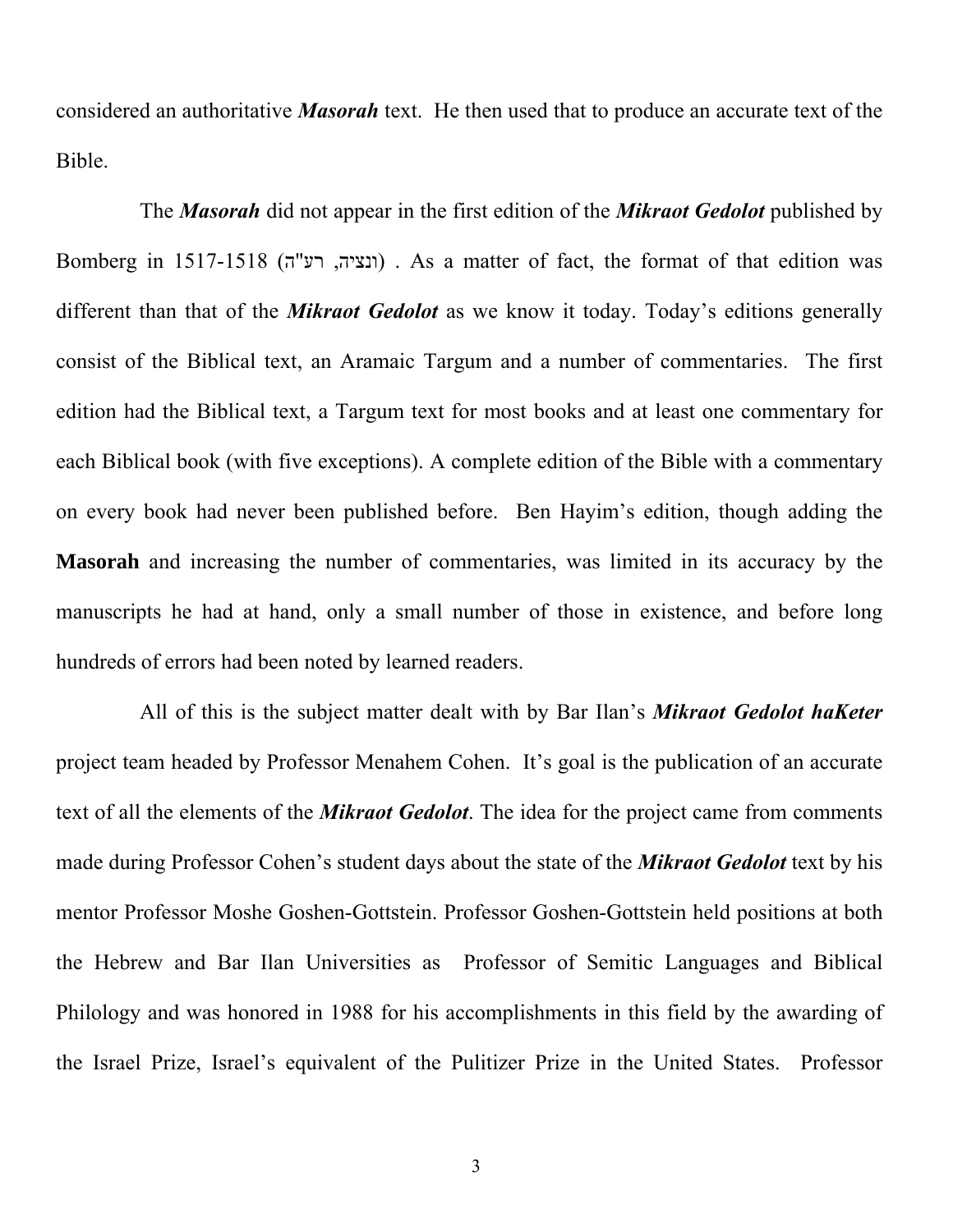Cohen's thesis, written under the direction of Professor Goshen-Gottstein, was entitled *Orthographic Systems in Ancient Masorah Codices and their Import for the History of the Traditional Hebrew Bible Text,* a subject from which the *Keter* project was be a natural derivative. This project is sponsored jointly by three research units at Bar Ilan:

1) Institute for the Study of Medieval Biblical Commentaries;

2) Study of Biblical Manuscripts Project;

3) Institute of Computerized Knowledge in Judaic Studies,

and presently consists of Professor Cohen and ten researchers. Each of these is a specialist in one of the areas dealt with by project and included are Bar Ilan faculty members and graduate students. For most team members this is a part time endeavor combined with teaching or research.

The edition is called *Mikraot Gedolot haKeter* () *הכתר גדולות מקראות* because the Biblical text used is that of what is universally agreed upon to be the most accurate Biblical text in existence, the *Aleppo Codex*, in Hebrew *צובה ארם כתר.* This 10th century manuscript, whose letters were written by Shlomo ben Bouya'a, was voweled and had the accompanying *Masorah* written by Aaron Ben Asher, of famous Ben Asher family of Masorites—those involved in preserving the exact text of the Bible. It was upon this text that the Rambam based his laws about the Torah scroll (*הלכות ספר תורה*), and which he used as the text from which to write his own Torah scroll. Written in Eretz Yisrael, it eventually became the property of the Jewish community of Aram Zova--Aleppo, or Haleb, in Syria. When the United Nations voted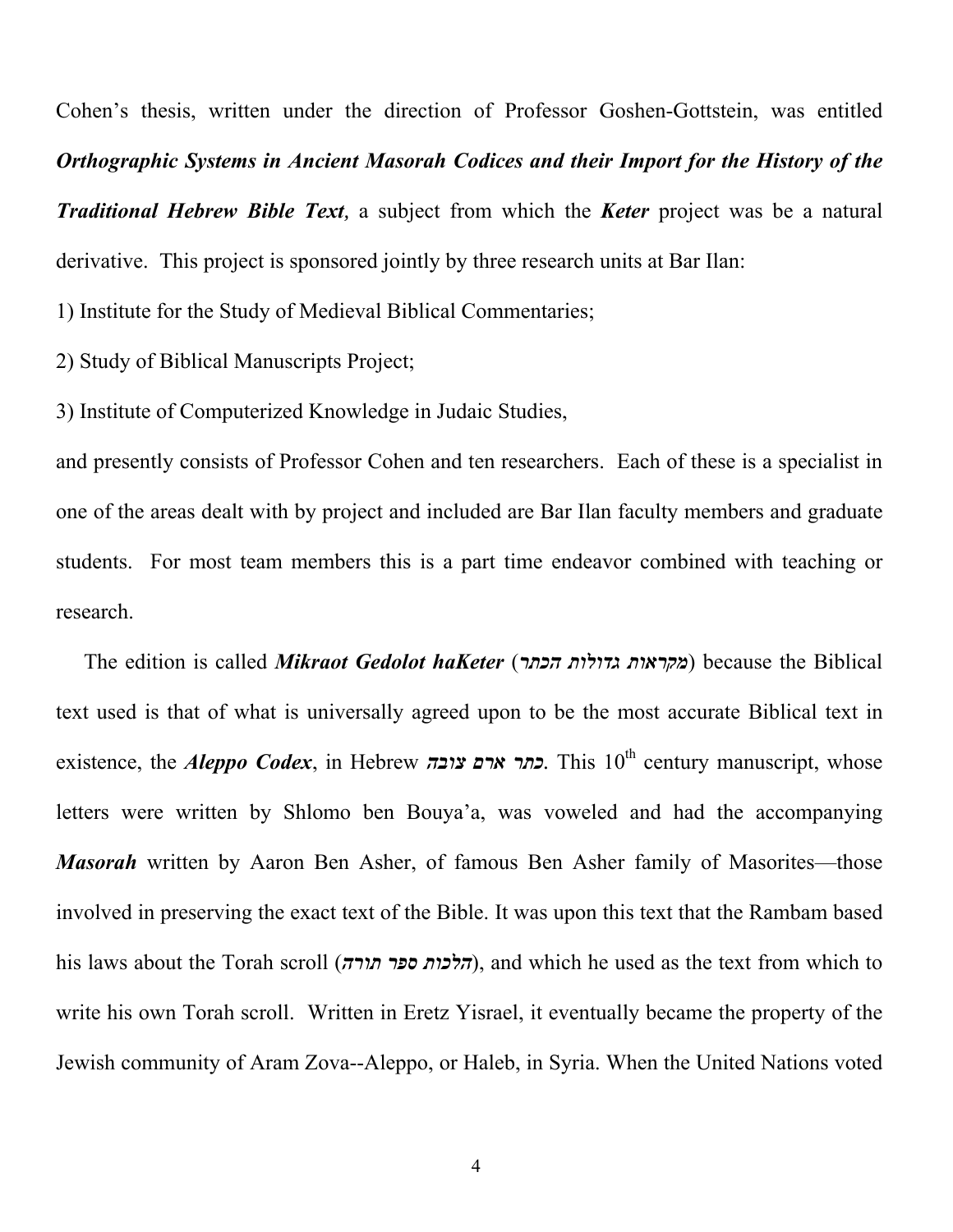in 1947 to partition Palestine into Jewish and Arab states, riots broke out throughout the Arab world to protest this decision and in Aleppo led to the burning of the synagogue in which the *Keter* was stored causing extensive damage to the manuscript. For ten years afterward it was hidden and eventually was brought to Israel where it is now at the Ben Zvi Institute in Jerusalem. How much of the manuscript was actually consumed in the fire isn't known, but today about 1/3 of it is missing, including almost the entire Torah. It is known that some missing pages of the *Keter* "disappeared" between its removal from the synagogue in Haleb and the time it reached Jerusalem and in the 1980's one of these missing pages containing part of the text of the book of Chronicles, chapters 35-36, was donated to the Ben Zvi Institute to be rejoined with the manuscript. It apparently had been in the possession of a former Haleb resident and then passed on to others who decided its proper place was with the manuscript itself.

Previous editions of the Biblical text based upon the *Keter* have been published. In the 1970's Professor Goshen-Gottstein himself edited one and more recently an edition appeared edited by Professor Mordechai Breuer. The recently published *Keter Yerushalayim* edition of the Bible is also based upon the *Keter*. But Professor Cohen did not use any of these for the new edition's text. He insisted on a detailed reexamination of the manuscript of the *Keter*. For comparison purposes about 100 other Biblical manuscripts were checked and of these the team found that only fifteen had texts that were close to that indicated by the **Masorah**, the closest being the Leningrad manuscript written in the  $11<sup>th</sup>$  century.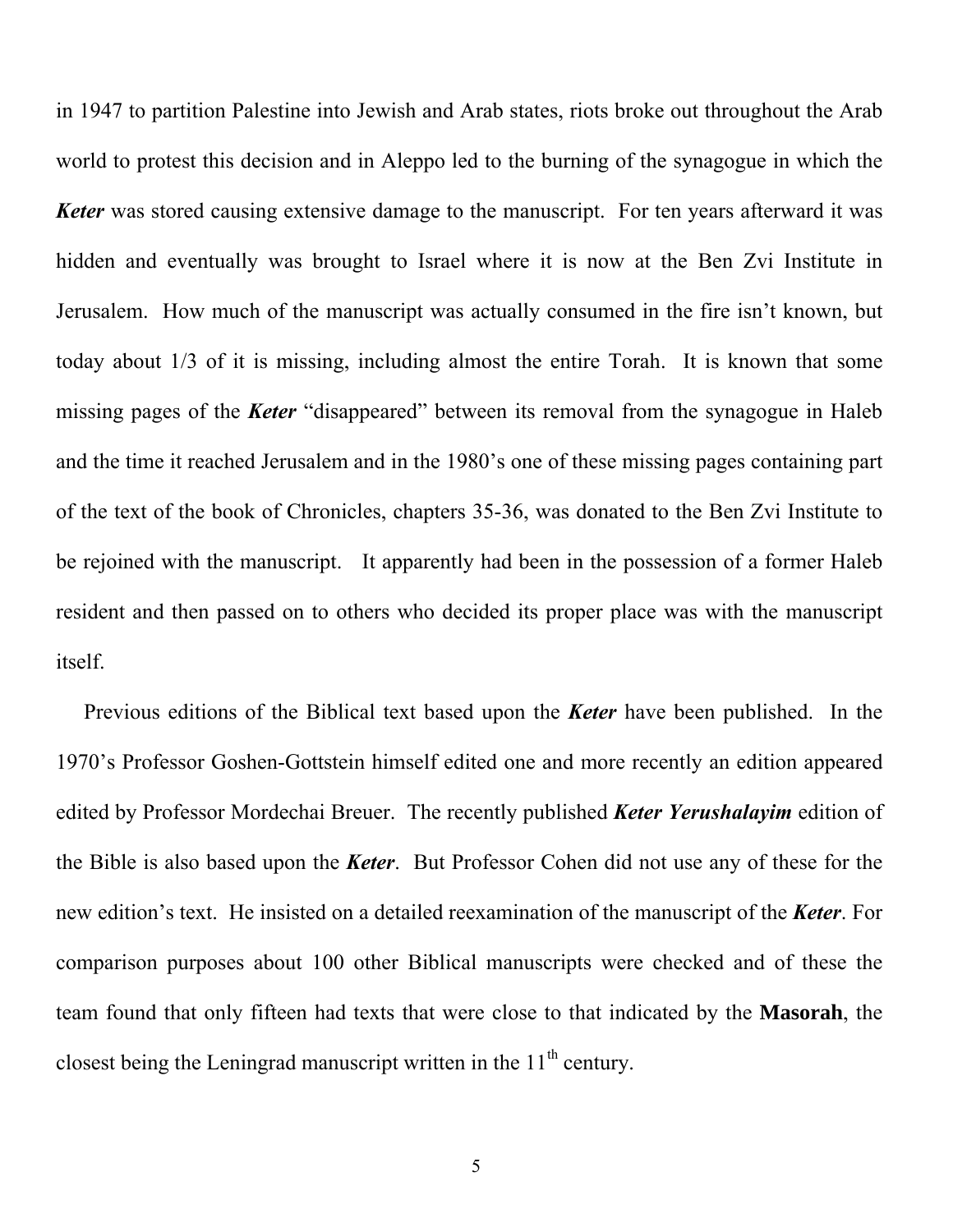The most obvious problem for the project team was reconstructing the missing parts of the *Keter*. Some of this work could be based on manuscripts of work done by Professor Umberto (Moshe David) Cassuto of the Hebrew University in 1943. The Haleb community had a tradition that as long as it preserved the *Keter* the community would not be endangered. They even feared letting outsiders see it. It took prolonged negotiations before Professor Cassuto was allowed to consult the *Keter* and make notes about parts of the text but he didn't succeed in publishing these before his death. These notes provided important information that helped with establishing the Torah text.

The basic letter configurations of the Torah could be determined by using other reliable manuscripts. This consultation of other manuscripts was greatly facilitated by the existence of the Institute for Microfilmed Hebrew Manuscripts, today a part of the Jewish National and University Library in Jerusalem. The Institute was established in the 1950's at the suggestion of David Ben Gurion. Israel's first Prime Minister felt that in the Jewish homeland there should be copies of all the manuscripts of Hebrew compositions and the Institute's teams have roamed the world filming every Hebrew manuscript they could find. With all of this material available on microfilm in Israel the *Keter* project team was not required to travel far and wide to access manuscripts as had been necessary in order to complete many other projects,

Establishing the proper vowels to be appended to the letters was in some cases problematic, as was establishing the correct accents, dots, cantillation notations and other

6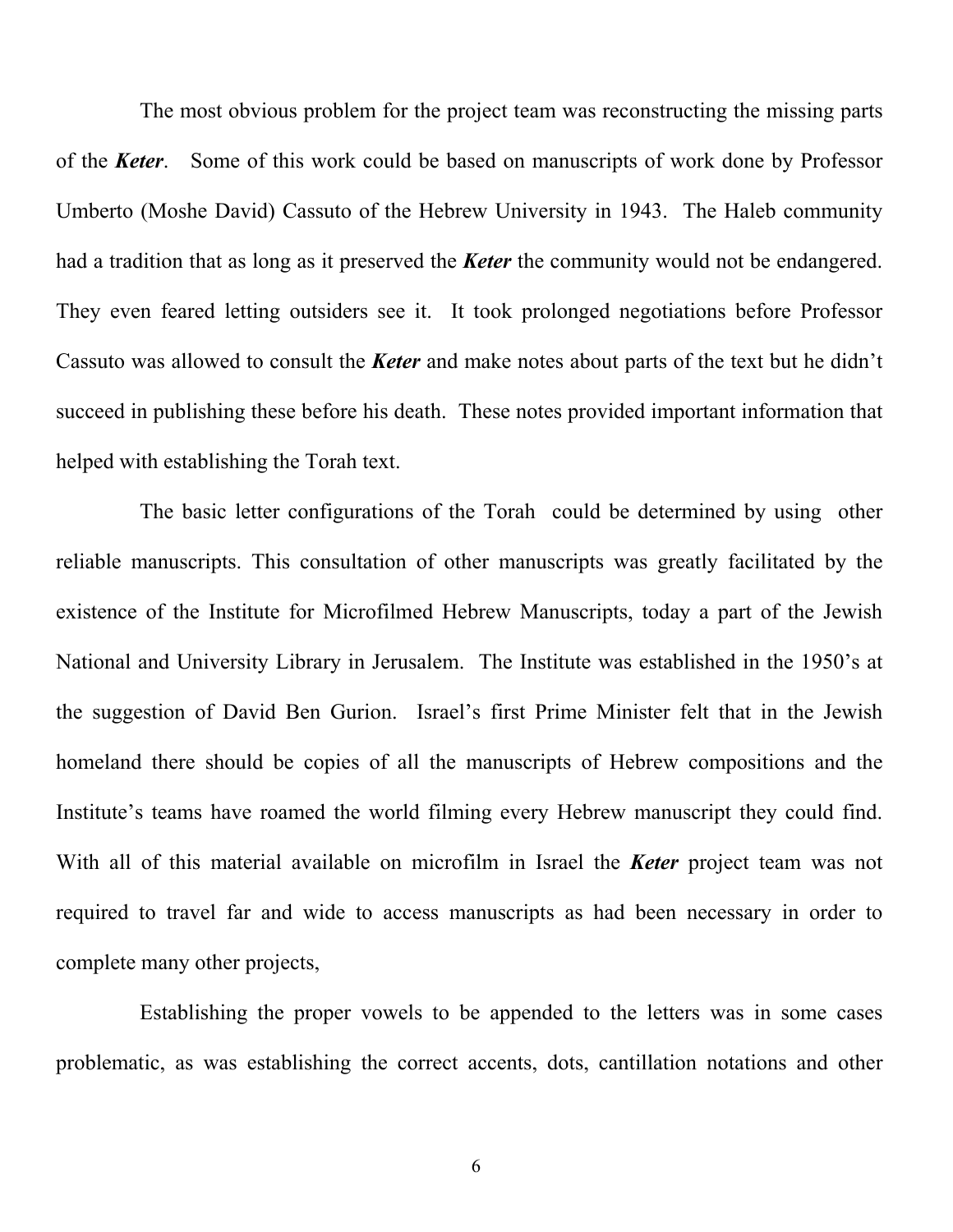special notations. To cope with this challenge parallel configurations in other parts of the *Keter* were checked to determine the accepted *Keter* practice. For example, different sets of vowels can be added to the letters אכילה yielding the same meaning. A search of extant *Keter* text for all uses of this configuration was conducted to determine how the letters were voweled in the *Keter*.

The *Keter*'s text, and those of the control manuscripts, had been digitized as part of the project and a search engine was developed to answer not only the problem outlined above, but also a variety of problems that Professor Cohen had encountered during his studies over the years. He thoroughly discussed specifications for the search engine with the programmer engaged to write the program and carefully checked each stage of the program's development. Making the job easier was the fact that the programmer was his son, Shmuel. In an interview Professor Cohen said that the development of the search engine became a family undertaking and even outside the formal office setting discussions were conducted about problems and challenges, for example at the Shabbat table. The operation of the search engine will be described later in this paper.

The same comparative approach used to determine the exact Biblical text was used for establishing the texts of the targumim and commentaries. For each a control text was chosen. Then a group of relatively accurate manuscripts was chosen after visual inspection and finally the text determined by comparing these with the control text.

7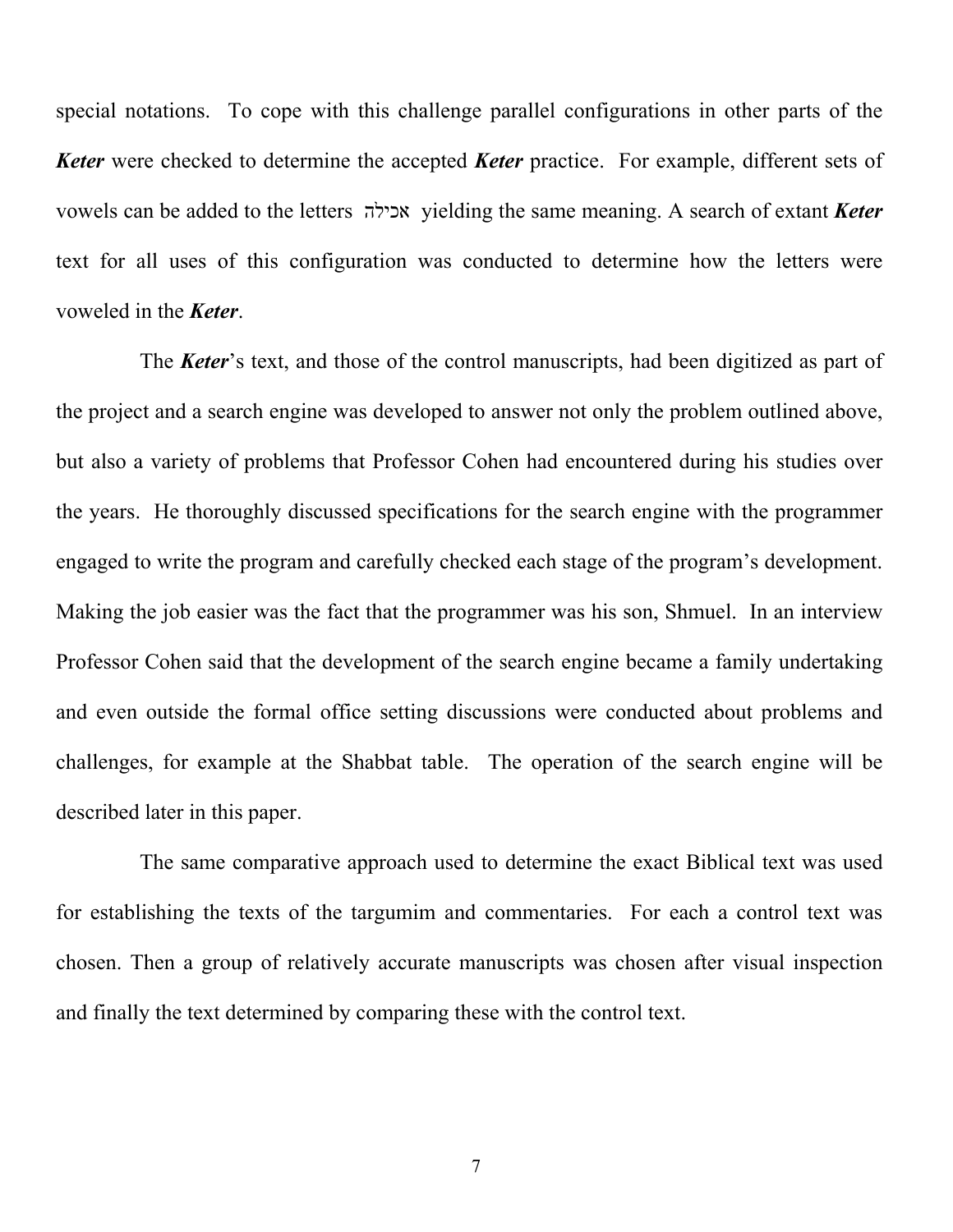This task was less problematic. First of all, the complete texts existed. Second, they don't have the same status as the Biblical text. They were humanly composed, not Divinely dictated or written under Divine inspiration. Hundreds of manuscripts were compared in the process of establishing definitive texts. The most accurate manuscripts of the Targumim were those from Yemen where Aramaic remained a living language for much longer than in other areas, thus resulting in more exact copies of the text. Even today there are Yemenite synagogues where the Torah reading on Shabbat is accompanied by the reading of the parallel Targum section.

A limitation of the original edition of the *Mikraot Gedolot* was the amount of material that could be printed on the page. For this reason commentaries no less important than those selected for the original edition were not included. Also, because of space limitations, some commentator's works appear accompanying some Biblical books but not others. For this edition of the *Mikraot Gedolot* a two-page layout was adopted and this allows the addition of some of the major medieval commentaries not in the original edition. Among them are those of Yosef Kara, Yosef Bekhor Shor and Yosef Kaspi. Also in original edition of the *Mikraot Gedolot* the commentaries of the Radak (Rabbi David Kimchi) on Psalms and of Ibn Ezra on Isaiah aren't found though they do appear on other books, but they do appear in the *Keter* edition. The amount of work involved in preparing the text of each commentary varied according to the material available. For example, dozens of manuscripts of Rashi's commentary were available for comparison while only one manuscript each exists of the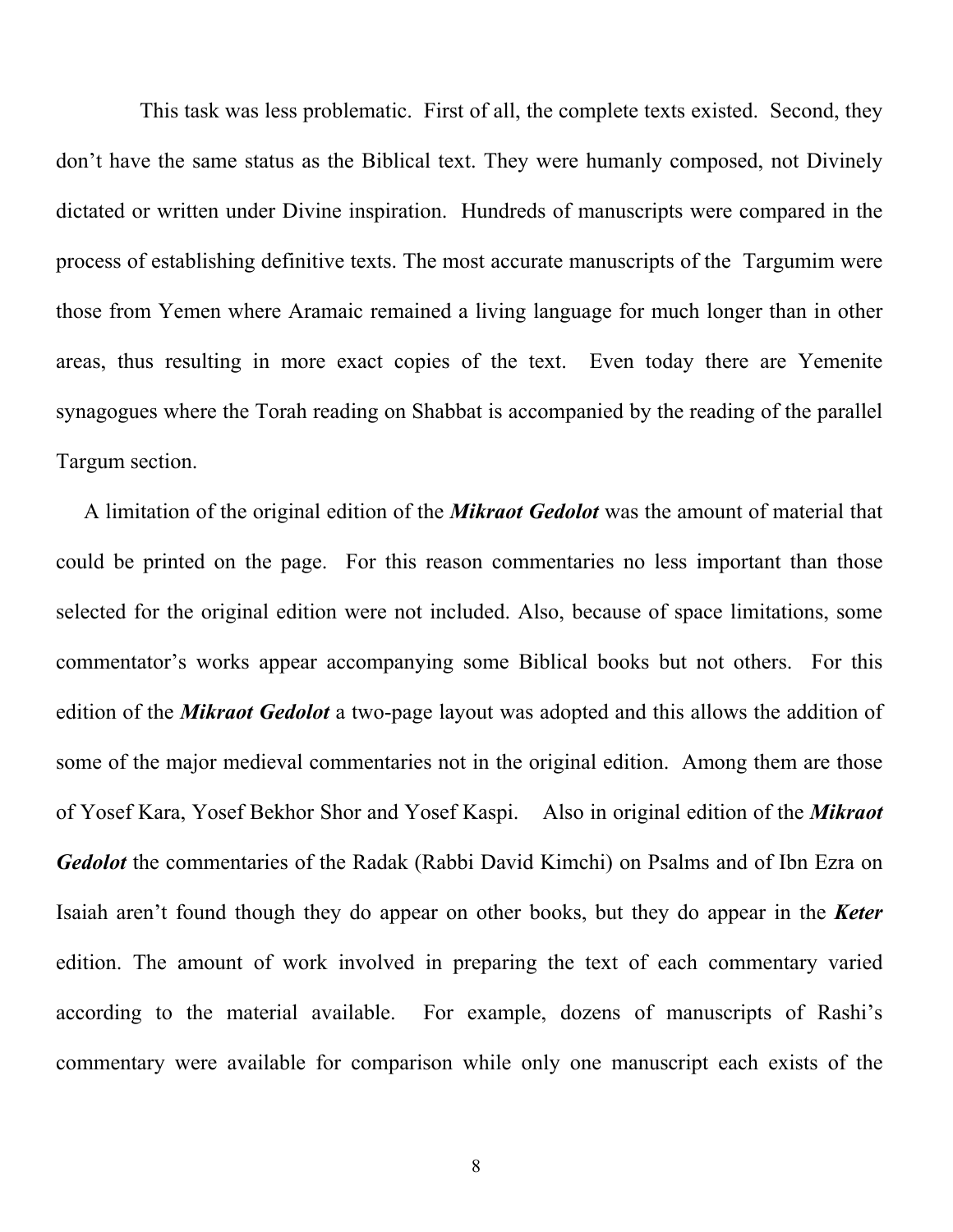commentaries of Yosef Kara and Yosef Ibn Kaspi on the former Prophets. In some cases

early printed editions were also consulted.

## **FORMAT OF THE TEXT IN THE ORIGINAL EDITION OF THE**

### *MIKRAOT GEDOLOT*

| שנ                                                                                                                                                                                                                                                                                                                                                                                                                                                                                                                                                                                                                                                                                                                                                                                                                                                                                                                                                                                                                                                                                                                                                                                       |                                                                                                                                                                                                                                                                                                                                                                                                                                                                                                                                                                                                                                                     | דברים כט ל נצבים                                                                                                                                                                                                                                             |                                                                                                                                                                                                                                                                                                                                                                                                                                                                                                                                                                                                                                                                                                                                                                                                                                                                                                                                                                                                                                                                                                           | אבן עזרא                                                                                                                                                                                                                                                                                                                                                 | 144                                                                                                                                                                                                                                                                                                                                                                                                                                                                                                                                                                                                                                                                                                                                                                                        |
|------------------------------------------------------------------------------------------------------------------------------------------------------------------------------------------------------------------------------------------------------------------------------------------------------------------------------------------------------------------------------------------------------------------------------------------------------------------------------------------------------------------------------------------------------------------------------------------------------------------------------------------------------------------------------------------------------------------------------------------------------------------------------------------------------------------------------------------------------------------------------------------------------------------------------------------------------------------------------------------------------------------------------------------------------------------------------------------------------------------------------------------------------------------------------------------|-----------------------------------------------------------------------------------------------------------------------------------------------------------------------------------------------------------------------------------------------------------------------------------------------------------------------------------------------------------------------------------------------------------------------------------------------------------------------------------------------------------------------------------------------------------------------------------------------------------------------------------------------------|--------------------------------------------------------------------------------------------------------------------------------------------------------------------------------------------------------------------------------------------------------------|-----------------------------------------------------------------------------------------------------------------------------------------------------------------------------------------------------------------------------------------------------------------------------------------------------------------------------------------------------------------------------------------------------------------------------------------------------------------------------------------------------------------------------------------------------------------------------------------------------------------------------------------------------------------------------------------------------------------------------------------------------------------------------------------------------------------------------------------------------------------------------------------------------------------------------------------------------------------------------------------------------------------------------------------------------------------------------------------------------------|----------------------------------------------------------------------------------------------------------------------------------------------------------------------------------------------------------------------------------------------------------------------------------------------------------------------------------------------------------|--------------------------------------------------------------------------------------------------------------------------------------------------------------------------------------------------------------------------------------------------------------------------------------------------------------------------------------------------------------------------------------------------------------------------------------------------------------------------------------------------------------------------------------------------------------------------------------------------------------------------------------------------------------------------------------------------------------------------------------------------------------------------------------------|
| נותשם מעל אדמתם : (כח) -הנסתרות לה' אלהינו . ואם -תאמרו מה<br>בידינו לעשות אתה מפניש את הרבים על הרהורי היחיד שנאי פן יש בכם איש או אשה<br>וגו׳ ואח״כ וראו את מכות הארץ ההיא והלא אין אדם יודע טמונותיו של חבירו<br>אין אני מעניש אתכם על הנסתרות שהן לה' אלהינו והוא יפרע מאותו יחיד<br>אבל הנגלות לנו ולבנינו לבער<br>הרע מקרננו ואם לא נעשה<br>דין בהם יענשו את הרבים<br>(סנהדרין מג) נקוד על לנו<br>ולבנינו לדרוש אף על הנגלות<br>לא ענש את הרבים עד שעברו<br>את הירדן משקבלו פליהם את<br>השבועה בהר גרזים - ובהר עיבל<br>ונעשו ערבים זה לזה : (ג) ושב<br>ה׳ אלהיך את שבותך . היה לו<br>לכתוב והשיב את שבותך רבותינו<br>למדו מכאן כביכול שהשכינה<br>שרויה עם ישראל בגלותם<br>וכשנגאלין הכתיב גאולה לעצמו<br>שהוא ישוב עמהם. ועוד י"ל<br>שגדול יוס קכון גליות וכקושי<br>כאילו הוא עצמו צריך להיות<br>חוחו כידיו ממש איש איש<br>ממקומו כענין שנא׳ (ישעיה כז)<br>ואתם תלקטו לאחד אחד בני<br>ישראל . ואף בגליות שאר<br>האומות מלינו כן (שם כה)<br>ושכתי לת שכות כני עמון :<br>td.<br>זייַ<br>בעל המורים<br>נקוד על עי'ן שכעד כדאיסא בפרק<br>עמר סדין שע׳ יוס סיו מחי בשכפ<br>שהתחיל לכאר סתורה עד יו"ד בניסו<br>שעברו סירדן שאין לנו ולבנינו<br>ליענט - דיא כמו לעי שנה של<br>גלוס ככל : | נישלכם<br>גְרְוֹל<br>יבקצף<br>כֵיִים<br>אַחָרֵת<br>הנִקהַרת<br>כיהוה<br>אֵקהָינוּ<br>כְּנַוּ<br>עז<br>עוכם<br>התורה<br>אַת־⊆ַכ<br>רביעי<br>D<br>והיה<br>שני<br>×<br>7⊉ ন<br>הדבן<br>נתחי<br>וְהַמְּרָיָה<br>Ŋ<br>נהַשֱבתַ<br>יהוָה<br>יְחַדְּ<br>ַהְד<br>नुसूर्%<br>אנכי<br>VZN.<br>בְּכָל<br>בִקְרו<br>אַתֲה וּבְגָי<br><b>ַנִּפְשֶׁךְ :</b> י<br>וּבְכְר<br>ורחמד<br>يون<br>הֲעַמִּים אֲשֶׁוָ<br><u> زكافتخاء</u><br>طؤد<br>য়ঢ়ঢ়ৠ<br>لتلأل<br>יהיה<br>בִּקְצֶה הַשָּׁבָיֶם<br>جوبيج<br>אֵרהֵיךְ וּמִשָּׁם<br>리초승<br>ਜਸ਼<br>נהביאד<br>יִהוּהַ<br>n<br>ירשי<br>ΨŊ<br>וְהִיִבְּךָ<br><u>ָהִימְכְךָ</u><br>אָלהֶיך<br>מֵאֵבֹחֱךְ : וּ וּמֶל<br>יהיה | رختخلا<br>רכתי<br>ڲڶ<br>כח<br>י'א נקהית והבגלה<br>כעשות<br>הזאת :<br>הַבְּרָבָה<br><u>ה</u> כי עסר כמורה קַבְּבֶרֶךְ<br>הגוים אַשֶר<br>רַאֲנָא ּ יֹאֵ נَייִי קֶצֶת ; בּ וְשֲׁבְתָּ עַו<br>קצור היום<br>तस्रस<br>ودائلك<br>שב<br>הֶפְי<br>אם<br>דאר<br>וירשתה | לנתוש רק הוא חובלע כמשפט . וטעם כיום הזה . דברי המשיבים : (כמ) הנסתרות .<br>הטעם מי שיעבוד <b>ע"ג ב</b> סתר לה' אוהינו והטעם כי משפטו ביד השם<br>והוא יפרע ממנו ואם היתה בגלוי חיוב לנו ולבנינו לעשות ככתוב בתורה<br>ויש אומרים כי הנסתרות והנגלות הם להי ואין לט כי אם לעשות דברי התורה<br>אַרְעֲהוֹן בִרְנֵוּ וּבְחֵימְתָא י <sup>ַ וּוֹמֵיד</sup><br>וּבְתִקוּף רַב וַאֲנִיִנוּן יִאֲרַע<br>כיוכא<br>הַדֵּין<br>לי ומסר<br>יי דמטטרן קדם יי אלהלא<br>עד<br>וְיִכְנָנָא<br>בסולה<br>⊊ל<br>ית.<br>למעבר<br>הַדַא<br>אריתא<br>⊊ל<br>ארי ייתון<br>צַקְד<br><u>ڪا نزڙنيرا</u><br>יהָבִית קְדָפְךְ וְתָהֵיב לְיָ<br>99<br>דאגיה<br>ב ותתוכ<br>יתמן :<br>לְדַחַלְתָּא דֵיְיָ אֱלֶהָךְ וּתְקַבִּיל<br>$T^*$<br>בכל<br>יוטא<br>דיו<br>ЛX<br>וּכְנָךְ כְּכָר לִבָּךְ וּכְכְל נַפְשָׁךְ:<br>שבי<br>へ<br>ויתוכ<br>עכִטַיַא<br>מבל<br>ふ<br>יִתְּמָן<br>אכהר<br>נִיְנָתָךְ בִּמְיָפֵי<br>לי. סיפים<br>99<br>יִכְנְשִׁינֶךְ <del>.</del><br>へ<br>בינה<br>י אָלְהָךְ<br>קאַרְעָא<br>ه،<br>אבהתה<br>ותרכזה<br>וַיִּסְגִינֶךְ<br>نجاد<br>ּפִאַּבְדָתָה <sup>ָ</sup> : יִנְצַנֵי יָ אֲלֶקָה<br>ט' דקדים<br>יו"ד לטית<br>А | אוחרי<br>ורגליו<br>7ַנָּא<br>עַלְטָא<br>פתנפי<br>א ויהי<br>פִּתְנָמֵיָא הָאָלֵין בִּר<br>עמטיא<br>אַכְהָנְ<br>לסיסריה<br>לְד<br>מְמַקִיד<br>י וְיָחֵיב יְיָ אֱלְהָךְ יָת<br>נַלְנְתָךְ וִירַחֵם עֲלֶךְ<br><b>וְיִכְנְשִׁינָ</b> ךָ<br>٠'n<br>ךַבַּרְרָךְ<br>יהיון.<br>י אם<br>שְׁמַיָא סִתַּכָן<br>וכותקן<br>.JQ26<br>ה וְיֵעֲלִינֶךְ<br>דיריתו<br>ויוטב | ווה הפי' בלא ראש ורגל ומה<br>טעם יש להזכיר כן במקום <sub>.</sub> הזה<br>וכעבור שאמר וישליכם אל ארץ<br>אחרת אמר כי אם  תשוב אל ה'<br>אפ״פ שאתה חוצה לארץ השם<br>ישיב שבותך ועל דעת רכי<br>יהודה המדקדק הראשון כי הוא<br>יניח והטעם ימלא מנוחה<br>לנשבים ויתן להם רחמים ואחר<br>כן ישוב ויקבן : (ד) כקלה<br>השמים . כנגד ארץ ישראל :<br>(ו) ומל כ׳ אלהיך . כי לו<br>כתכנו העלילות הראשונות ואחר<br>שאמר תשוב לשמוע בקולו הוא<br>ימורך<br>הי: לה' אלהינו מ' וסימן בסדר<br>שמות: לגיר ולבניג'ו ע"ד מ"ו<br>נקורות בקריאה וסימן נמסר<br>בסדר במדבר סיני : והיטבך שי<br>דקדימי יו"ד לטיית וסימן במסרה<br>תולדות אהרן מספרוס לסי<br>שם מג: ושכסי.<br>מגלה כמזוהר ויקרא: והכיאך הי<br>פרכין לב (שכועות לו קדושין כא)<br>מסר ירשו מכוסיך. שס נדס מו:<br>ומל הי אלהיך. עקידה שם שת עקרים<br>מידפ׳ כה: |
| רמבן                                                                                                                                                                                                                                                                                                                                                                                                                                                                                                                                                                                                                                                                                                                                                                                                                                                                                                                                                                                                                                                                                                                                                                                     |                                                                                                                                                                                                                                                                                                                                                                                                                                                                                                                                                                                                                                                     |                                                                                                                                                                                                                                                              |                                                                                                                                                                                                                                                                                                                                                                                                                                                                                                                                                                                                                                                                                                                                                                                                                                                                                                                                                                                                                                                                                                           | םפורנו                                                                                                                                                                                                                                                                                                                                                   |                                                                                                                                                                                                                                                                                                                                                                                                                                                                                                                                                                                                                                                                                                                                                                                            |
| להיותם כלם. רעים ויגלו גלות שלתה וכן בפרשה הבאה אחרי כן והיה כי יבאו<br>עליך כל הדברים האלה על גלות כל ישראל יהיה כמו שאמר בכל הגוים אשר<br>(כ) הנכתרות לה׳ אלהינו . על דעת המפרשים יאמר כי השם אלהינו<br>לו לעשות משפט בעובדי ע"ג בסתר כי כל התעלומות<br>גלויות לפניו והנגלות עלינו ועל בנינו לעשות להם את כל דברי התורה הזאת<br>להכות עובדי  ע"ג כדין התורה וגם כפי המדרש כן הוא . ודעתי בדרך הפשט כי<br>הנסתרות הם החטאים הנסתרים מן העושים אותם כמו -שגיאות מי יבין מנסתרות<br>נקני . יאמר הנסתרות לשם לבדו הם אין לנו בהן עון אשר חעא אבל הנגלות<br>שהם הזדונות לנו ולבנינו עד. עולם לעשות את כל דברי התורה הזאת חותת<br>עולם שכך קבלנו על אשר ישנו פה ועל אשר איננו פה לדורות עולם ולפי שהביא<br>באלה לעשות כל המצוה הוציא מן החרם העושה בשגגה שלא יתקלל. באלה הואת<br>ודברי אונהלוס מטיו כן שאתר דמטמרו קדם ה' אלהנא ואם כדברי המפרשים                                                                                                                                                                                                                                                                                                                                            | הדיתך ה' אלהיך שמה וגו' והפרשה כולה :                                                                                                                                                                                                                                                                                                                                                                                                                                                                                                                                                                                                               |                                                                                                                                                                                                                                                              | כאמרו אשר חלק ה׳ אלהיך אותם לכל העמים ואחכם לקח ה׳ : (כח) הנסחרת<br>לס' אלהינו , אע"ט שאמרתי שאתם נוצים כלכם לפני ה' שלא יוכל אדם להסעותו<br>אבל בנגלות הדבר מוסל פלינו ועל במט וראוי לנו לעשות את כל דברי התורה<br>הזאת להנקם מהתופאים ולעשות בהם משפס למוב : 7 (א) והשבח אל לבכך.<br>המטון בחלקי הסותר ומשיבם אל לבכך יחדו להכחין האמס מן השקר ובזה מכיר<br>כמה לחקת מן האל יתעלה בדעות ובמנהגים אשר לא כתורתו: בכל הגוים. בעודך<br>בגלוס : (כ) ושכס עד ה' אלהיך . חהיה תשובתך כדי לעשות ראו קוק בלבד<br>וא היא המשובה שאמרו ז"ל (יומא פרק יום הכפורים) שמגפת פד כסא הכבוד :<br>תשמפת בקיל ככל אשר אנכי מלוך היום . לא מנות אנשים מלומדה כמו שעשיה קודם<br>לכן: אתה ובניך . גם ילידי הדור יכירו זה כאמור כי כלם ידעו אותי למקפנם<br>ועד גדולם: בכל לבבך . שלא מסמפק בזה: ובכל נפשך . שלא ממנע מזה נגד<br>נת הרחבר נוד! ראות : (ו) ואד והדוד. דהדוז גליום : (ו) ומל ה' מלהיד                                                                                                                                                                                                                             |                                                                                                                                                                                                                                                                                                                                                          | והוא יפרע מן הבוגד הנה זה יהיה בנסחרות בלבד : והנגלות לנו ולבנינו עד עולה.                                                                                                                                                                                                                                                                                                                                                                                                                                                                                                                                                                                                                                                                                                                 |

המסארט בהכרך נגדל כמין: (ג) ופצ' וקבל . בקבון גליות : (ו) ומל ה' אלהיך ודכרי אונקלוס מטין כן שאתר דתטמרן קדם ה' אלהנא ואם בדברי המתרשים<br>המסארט בהכרך נגדל כמין: (ג) ופצ' וקבל . בקבון גליות : (ו) ומל ה' אלהיך ודכרי אולי לוו

9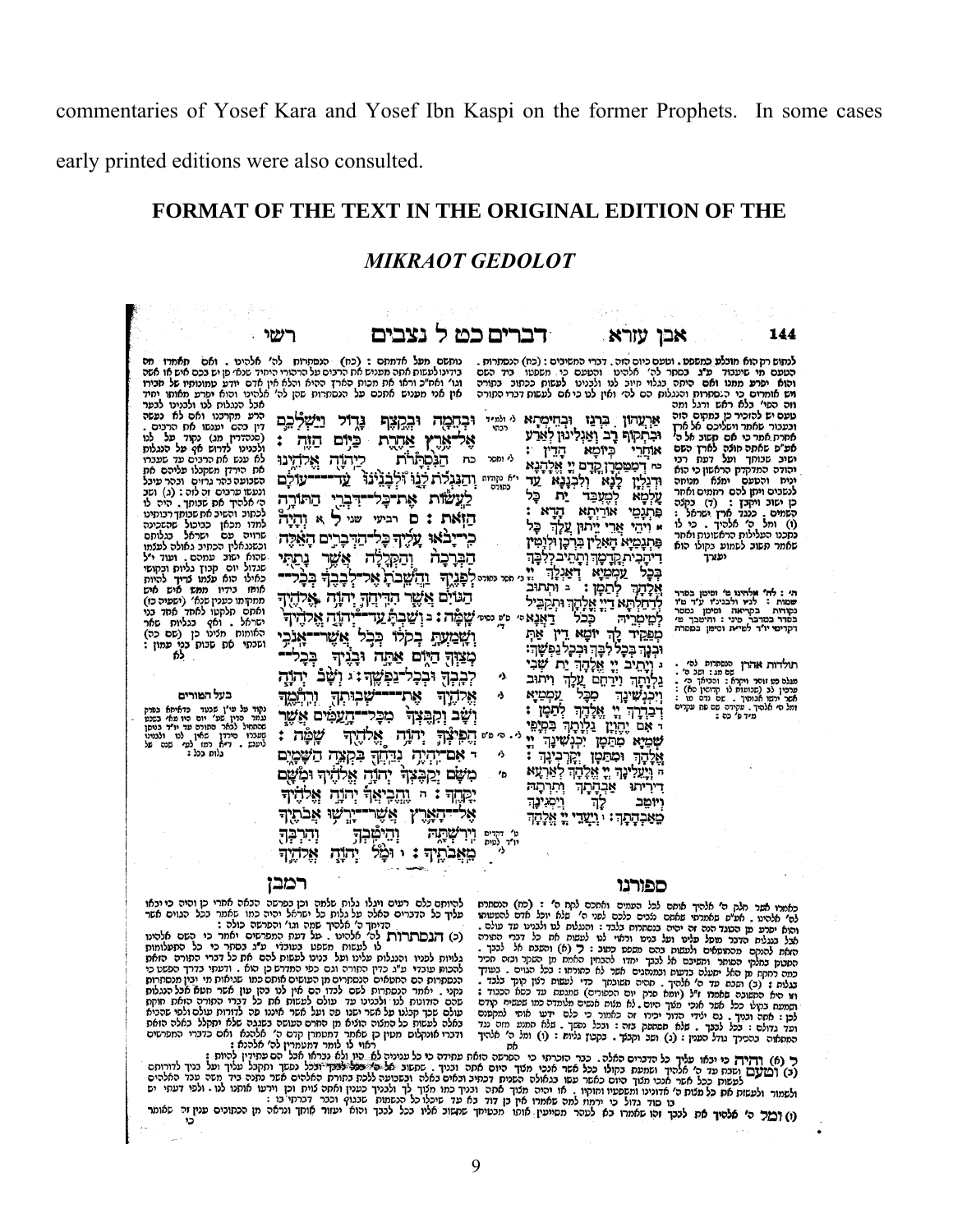## **FORMAT OF THE TEXT IN** *MIKRAOT GEDOLOT HAKETER*

תרגום אונקלוס וירא רא בראשית מסורה סטנה מָא אִינִין שָׁבָע חִוּרפָן אָלֵין דְאֱקֵימַתָּא אל־אַבְרָהָם מֶה הָנָה שֶבַע כִּבָשׂת הָאֲלֶה אֲשֶר הָצָּבְתָ יִ \*\*\* \*\*\* .<br>בלחודיתו: וַאֲמַר אֲרֵי יָת שְׁבַע חורמָן - ל , לבדנה: ויאמר כי את־שבע כבשת תקח מידי בעבור תקביל מן ידי בדיל התהי לי לסהדו <sub>וא</sub> תהיה־לי לעדה כי חפרתי את־הבאר הזאת: על־כן י .<br>ארי חפרית ית בירא הדא: על כין לא קרא למקום ההוא באַר שָבָע כֵּי שַם וְשִׁבְּעוּ שְׁוַיְהֶם: קרא לאתרא ההוא באר שבע ארי .<br>תְּמָן קִיימוּ תְּרוַיהוֹן: וּגוָרוּ קְיָם בִּבְאֵר לּב וּ וַיִּכְרְתִוּ בְרֶית בִּבְאֶר שָׁבַע וַיָּקֶם אֲבִימָלֶךְ וּפִיכֹל<sup>י ,</sup> שָׁבָע וְקָם אֲבִימָלֶךְ וּפִיכֹל רַב חַיַלֵיה a שר־צבאו וישבו אל־ארץ פּלְשְׁחִים: וַיְּטַע אַשַל בְּבָאֵר י וְתָבוּ לַאֲרֶע פְּלְשׁתָאֵי: וּנִצְב אִילָנְא לו ּ - טַבְע וַיְּקְרָא־שָׁם בְּשֵׁם יְהוֶה אֵל עוֹלָם: וַיָּנֶר אַבְרָהֶם י בבאר שבע וצלי תמן בשמא דיי אלה בארץ פלשתים ימים רבים: עַלְמָא: וְאֶתּוֹתָב אֲבְרָהָם בָּאֲרָע לוּ פּלְשׁתָאֵי יוֹמֵין מַנִיאִין: וְהֵוֶה בָּתֶר א בֹב ז' כב × וַיִּהִי אַחֶר הַדְּבָרִים הָאֲלָה וְהָאֲלֹהִים נִסֶה אֶת־אַבְרָהֶם י י<sup>מוש</sup> פתגמיא האלין ויי נסי ית אברהם . וַיֹּאמֶר אֵלְיוֹ אֲבְדָהֶם וַיָּאמֶר הָמֵי: וַיֹּאמֶר קַח־נָא ואמר ליה אברהם ואמר האגא: ואמר ב מסורה גדולה לעדה ג' בעבור תהיה לי לעדה הנה האבן הזאת ב' בו- **ותאלהים** ז' והאלהים נסה והאלהים יעננו בקול והאלהים אנה לידו והאלהים אמר האלהים נגף את ירבעם והאלחים עשה שיראו והאלחים יבקש את נרדף. .<br>ניו המסורה ן ו– שהיה יותר ב- בי באבטורים מאבב והצבת - ב- גר באבטו הה עותו, (ל) לעודה - ג' ו-בר מאלו יחד בהב ופעמים). (לב) ופרכל<br>באבטב מבנה (לנו שיעד - ג' בר בת גם באלו.<br>בב (א) והאלחש - די-מר בבאו שני שעט באנו קה נהיגות דורא מתג דהל רשב״ם רש"י (לג) ויטע אשל - פרוס היה. להתפלל שם.<br>בב (א) ויהי אחר הדברים האלה - כל מקום שנאמי אחר הדברים<br>האלה - מחצר על הפרשה שלמעלה: "אחר הדברים האלה" (בר טו.א).<br>שהרג אברהם את המלכים, אנוי לו הקדוש ברוך הוא: "אל ווירא" אברהם ) בעבוד תחיה לי לעדה - לשון עדות' של נקבה. כמו "ועדה<br>המצבה" נכי לאנגו, כי הפרותי את הבאר - מיימים היו עליה ויעי<br>אבשלן ואומרים: אנו שימות אמרו ביותר באר מי שימוש היו להצא<br>אבשל היעי אומר - מי היא יולי לקיאת אברום והיא הבי ג האותה בית המודע להווי במה בשלוש המודע המודע המודע היה בית המודע היה הביתה האותה בית המודע המודע העולם.<br>האותה ביתה היה הביתה על הפרשות היה הביתה ביתה ביתה ביתה היה הביתה שלו היה הביתה שלו היה היה היה לא הביתה הביתה<br>המודע ה ולג) ויותר של העירות המורח של היה בין המורח של היה המורח של היה המורח של היה בין המורח של המורח של המורח של הי<br>הוא המורח של היה הוא המורח של היה ביותר. היה אישי הוא המורח של היה הוא המורח של היה בין היה היה היה הוא המורח "דכא וישב באני מנהיג אשר ברב ה.) עדי יגיזות של לוט, ובש יציאות<br>סדום, ומידה "ויסע משם אברום" ובר ה.) מפני בוחה של לוט, ובא לואן<br>סדום, ומידה "ויסעים והשע היה, שהיר בשלישי למילות באו אצלו.<br>המאבים, היי עשיים וחמש שנה וכאן ברו שתי שנים או יותר היה מפרשם; על ברחיך אין יתרין יותר משנה, הר<br>עשרים ושש שנה; מיד יצא משם החור לחברון, ואותה שנה קדמה לפנ

ראב"ע צחק שתים עשרה שנה.<br>זר הדברים האלה - יש מרבותינו אומרים (סנה פט.ב): (ל) לעדה - כמו יעדות' (תה' פא.ו). ודע, כי מלת שבועה עיקרה שבעה:<br>ובפסוק יאו השבע שבועה' (במ' ל.ג) אפרשנה. (ל.ג) אשל - אילן, גם ה- או המנהל האין זה בישראל היה של האין המנהל האין מוסיף האין המנהל האין המנהל האין המנהל האין המנהל האין המנהל<br>האין המנהל האין היה אין היה אין אחר היה לה הלכות שהוא אלא בשכל הגיע האין המנהל האין המנהל האין המנהל האין אחר ...<br>ויטע לאות.<br>בב (א) והאלהים נסה – יש אומרים (ראה ב'ר נה.א). כי הסט"ך תחת שיין, וההיא תחת אליף, וטעם כל הפרשה יכוזישם. רק 101 – כמשמעו.<br>ואנשי שקול הדינת אמרו, כי הידעות' – שתים: האחד דעת העתיר בטרם ית דעת היש הנמצא: חה פירוש **נסה.** גם יכי עתה ירעתי ...<br>הוא (ראה תנח וירא כב) ולשון וימון. (ב) קדו בא - אין בא אלא לשון<br>בקשה. אמר לו: בבקשה ממך עמוד לי בזה, שלא יאמרו: הראשונות לא היותו. והשנית רעת הייש הנמצא: וזה פירוש נסה. גם "כי ע<br>(להלן.יב). והנאון אמר (ראה רס"ג בראשית). שמלח נסה

 $[192]$ 

#### רראועות

בדי יש כי המוני המוני המוני המוני המוני המוני המוני המוני המוני המוני המוני המוני המוני המוני המוני המוני המונ<br>העתיקה ביצוע המוני המוני המוני המוני המוני המוני המוני המוני המוני המוני המוני המוני המוני את החייה המוני המונ  $\frac{1}{2}$ ...<br>לוים אחר שנה (ראה בני ג.מא). ואחר שהבתוב אמר בתחלה נסה את .<br>אברהם, סרו כל הטענות. והשם נסהו כדי שיקבל שכר. וטעם "כי ידעתי (להלן,יב) - במו 'ואם לא אדעוד' (בר יח.בא); ועוד אפרש סודו<br>בפסוק "ידעתיך בשנר" (שני לגיב), אם יעותי יודע הנסתרות.

#### $\mathsf{r}$ רמב

...<br>**והאלהים נסה את אברהם -** ענין הנסיון לרעוזי: בעבור היות<br>אדם רשות מוחלטת בידו, אם ירצה, יעשה, ואם לא ירצה, לא ...<br>בבוא <del>ה</del> יעשה. יִפְרָא נסיון מצד המנוסה; אבל המנסה יונברך יצה בו להיציא<br>הדבר מן הבח אל הפועל. להיות לו שכר מעשה טוב, לא שכר לב טוב .<br>כלבד. ודע כי השם צדיק יבוץ (ע"פ תוד יא.ול). כשהוא יודע בצדיק שיעשה<br>רצונו וחפץ להצדיקו, יצה: אותו בנסיון, ולא יבוץ את הרשעים אשר לא<br>ישתעו. חיצה כל הנסיונות שכתורה – לטובת המנוסה. (ב) קה (א את רצונו וחפץ להצדיקו. יצוה אותו בנסיון, ולא יבחן את<br>ישמעו. והנה כל הנסיונות שבתורה - לטובת המנוסה

#### רד"ל

ן בדיין קודום משפחה היה להתוכנית המונילות בישראל היה המונילות היה המונילות היה המונילות היה המונילות היה המוני<br>המוני המונילות היה המונילות היה המונילות היה המונילות היה היה היה המונילות היה היה המונילות היה המונילות לכך פוצחיו. אנשי באר שבע להכניס אורחים, ושחייב אדם לעשות לאורח הבא<br>עליו שלשה רברים: אבילה שחיה לויה. ויקרא שם – כמו שפירשנו (בר ב,ח). ולפי מה שקידה לו עם אבימלך בדבר אשתו הם בשם יי', שיחזיקו באמונתו ולא יאמינו ו<br>מה עשה עמי לפי שאני מחזיק באמונתו ול הופי דומה את השירות המעשה של הופי של השירות המעשה זו האתר האנטי האנטי האנטי האנטי האנטי האנטי האנטי האנטי האנט<br>בעמה החוויה לי האנטי הופי האנטי הופי ממונה של היה הופי להופי היה היא אלו להופי היה היה הופי להופי היה היא אלו<br>

אביפלך וארכו לו שם הימים (עיפ בר; כו,ת), ובא לו לבאר שבע<br>(ראה להלן,יט), היה הדבר הזה, שנסוד, אלחים את אברוםם<br>יחידו. וענין הנסיון קשה מאד לספרו על האל, כי הוא חנקר ישי של היה של היה של היה של היה של היה של היה של היה של היה של היה של היה של היה של היה של היה של היה של היה ש<br>שלא החיים של היה של היה של היה של היה של היה של היה של היה של היה של היה של היה של היה של היה של היה של היה של /א יוש בוהו וכז המי הורע וב זו זו. עשמו האמינו ואת של המיוחד<br>מאפין לה הואמה, כי הפסיון הזה – להיאות לבני עולם אהבת<br>- בתורה שכתב משה רבינו עליו השלום מפי האל ובהפוריה, שיראו השימושה המשלב המשלב היה בעשה השימוש החווק החווק החווק החווק המשלב החווק המשלב המשלב המשלב המשלב המשלב המשלב הי<br>המשלב המשלב המשלב המשלב היה בישראל הוא למשלב החווק החווק המשלב היה היה בישראל החווק המשלב להביצה במשלב הבל המש

#### ר' יוסף בכור שור

ו - זוטן - בבהור שהו<br>- זוטן - משפחה באות האות - ולא ינולותו ממני. (לג) ויטע אשל<br>- אילן נודל, להיות לזכרון על הברית: ובתלמור (ביצה מ.א): דודליא<br>- אינו ישראל מורכבי: דומא (פרוס אות יהיה להתלמור (ביצה מ.א): דודליא<br>- אינו ישר - וכן הוראה להקרוש ברוך הוא שנתן לו נודלה עד י

ש בדיון מעובדות משנים של היה משנים של המשלב היה משנים במשלב המשלב<br>19 ביותר 1970 ה-1970 היה בדיון האת אברה ביותר של המשלב המשלב המשלב המשלב המשלב המשלב המשלב המשלב המשלב המשלב ה<br>1970 המשלב ביותר 1970 ה-1971 את אברה בדיון ה .<br>עיוב א.ט-י): וביקש ממנו דבר החביב עליו יותר מגופו וממונו. וכיו מנעו, ולא נתרעם לומר: הלא אמרת לי "כי ביצחק יקרא לך<br>בא.יב). ועבשיו אחה אומר לשחטו ולשיפו, ולא דיי אם היה נשו

#### רלב״ג

ו / 2 – א<br>המשלב המשלב לא משלב להיות ממנו צל על הכאי הואבל החזיה<br>(לג) היום על קולה לאלי הוא מצל מביא לא הוא מצל החזיה<br>היא עומד עליהם הוא היא באיז באלי ברי התו). ואנגם הכי זה על היום<br>הוא כך הביעין : "היא אחר הוברים האלהי וג ייהי אחר הדברים האלור ונר (כב.א) עד (חלק רביעה)

(כב,כד).<br>בב (א-ב) נסה – הוא מעניין נסיון'. ועניין זה הנסיון היה, י

שכאות הבנהגה בלשון ממקק. הוא שאמר אלו המש העולה על אין של היה בין של היה בין של היה במה היה המשתמש היה בדי של<br>בדי הוא המשתמש היה לא המשתמש היה בדי את המשתמש היה בדי היה המשתמש היה בדי של היה בדי המשתמש היה בדי היה בדי הי<br> בי השנכ האזורו, וזו, ביבר גר ישנמד שם אוברות אין ביותר איים.<br>רבים, ואולם אמר זה, כי אעיפ שעמד שם אברהם ימים רבים, לא רצה<br>להשתקע שם, כי לא זיה מארץ כנען, אבל נר שם עד שנמצא לו מקום ו ומוקד שה כי אחרוני הוא ידע בארץ ובער, אבל שבע המשפחה וביא ב-413<br>נאות, ספוך לארץ החיא, בארץ בעק, והוא באר שבע, (המשלחת בע' 413 ב-413)<br>**אברהם, אם יקל בעיניו לעשות איזה דבר שיצורו השם יתעלה. ואמר** 

 $[193]$ 

Innovations in this edition of the *Mikraot Gedolot* are numerous. First of all, all the texts are in block Hebrew letters. Commentaries were traditionally printed in what is called Rashi script, not the script that Rashi used but that in which his commentary was originally printed. This, for many, makes them difficult to decipher.

 $\pm$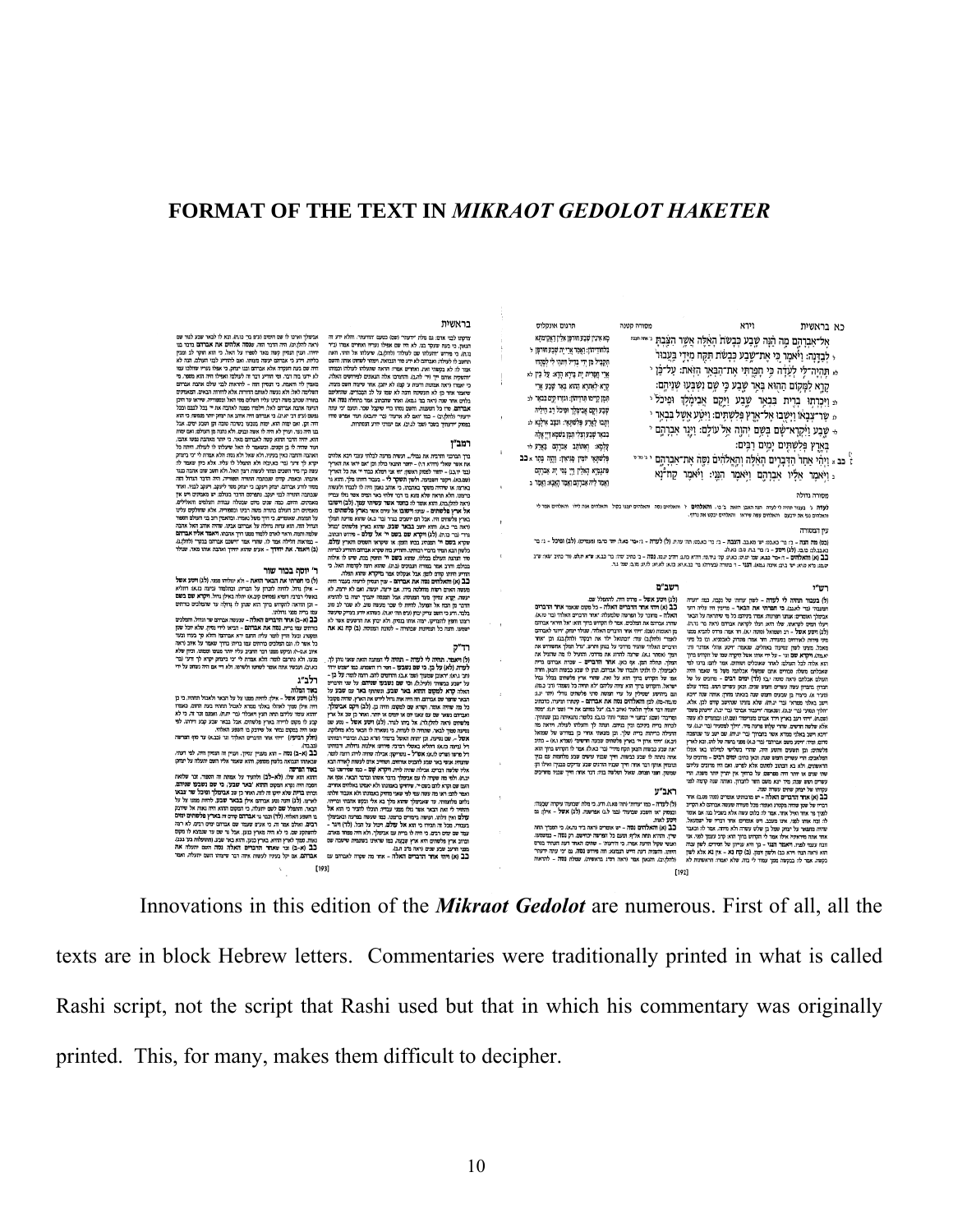## **RASHI SCRIPT BLOCK LETTERS**

#### カグセクー

(ו) וינחם יי' כי עשה את האדם - נחמה היתה לפניו שבראו בתחתונים, שאילו היה מן העליונים היה ממרידן; בבראשית רבה (כז,ד). ויתעצב האדם אל לבו של מקום – עלה במחשבתו של מקום להעציבו; זהו תרגומו של אונקלוס. דבר אחר: **וינחם** – נהפכה מחשבתו של מקום ממדת הרחמים למדת הדיז; עלתה מחשבתו לפניו, מה לעשות באדם שעשה בארץ. וכן כל לשון 'ניחום' שבמקרא: לשון 'נמלך מה לעשות', וכן: "ובן אדם ויתנחם" (במ' כג,יט); "ועל עבדיו יתנחם" (דב' לב,לו); "וינחם יי' על הרעה" (שמ' לב,יד); "נחמתי כי המלכתי" (ש"א טו,יא); כולן לשון 'מחשבה אחרת'. **ויתעצב אל לבו** – נתאבל על אובדן מעשה ידיו כמו "כי נעצב המלך על בנו" (ש"ב יט,ג; ראה ב"ר כז,ז). וזאת כתבתי לתשובת המינים (ראה שם): גוי אחד שאל את רבי יהושע בן קרחה, אמר לו: אי אתם אומרים שהקדוש ברוך הוא רואה את הנולדי אמר לו: הין. אמר לו: והכתיב ויתעצב אל לבוי אמר לו: נולד לך בן זכר מימיךי אמר לו: הין. אמר לו: ומה עשית? אמר לו: שמחתי ושימחתי את הכל. אמר לו: ולא היית יודע שסופו למות? אמר לו: בשעת חדוא חדוא, בשעת אבלא אבלא. אמר לו: כך מעשה לפני הקדוש ברוך הוא, אע"פ שגלוי לפניו שסופן לחטוא ולאבדן, לא נמנע מלבוראן בשביל צדיקים העתידין לעמוד מהם. (ז) ויאמר יי' אמחה את האדם – הוא עפר, אביא עליו מים ואמחה אותו (ראה ב״ר כח,ב), לכך נאמר לשון ׳מיחוי׳. **מאדם ועד בהמה** וגו׳ – אף הם השחיתו דרכם (ראה שם). דבר אחר (ראה ב״ר כח,ו): הכל נבראו בשביל האדם, וכיון שהוא כלה, מה צורך באילו? כי נחמתי כי עשיתים – חשבתי מה לעשות על אשר עשיתים.

העולם : (ו) וינחם ה' כי עשה . נחמה היתה לפניו שבראו בתחתונים באילו היה מן העליונים היה ממרידן בב"ר : ויתעלב. האדם אל לבו של מהום עלה במחשכתו של מקום להעליבו זהו מרגום אונקלום. ד"א וינחס נהסכה מחשבתו של מקום ממדת רחמים למדת הדין עלה בחתשבה לפניו מה לעשות באדם שפשה בארץ וכן כל לשון ניחום שבמקרא לשון נמלך תה לעשות (כחדבר כג) וכן<br>אדם ויתניום (דברים לב) ועל עבדיו יתנחם (שמות לכ) וינחם ה׳ על הרעה (שמואל א עו) נחמתי כי המלכתי כלם לשון .מחשבה אחרת הם : ויתעלב אל לבו . נתאבל על אבדן תפשה ידיו כמו (שם ב יט) -נעצב המלך על בנו . וזו כתבתי לתשובת אחרים אחד שאל את רבי יהושע בן קרחה א״ל אין אתם מודים שהקב״ה רואה את הטלד אמר לו הן אמר לו והא כחיב ויחעלב אל לבו או

In addition, in the commentaries in the traditional *Mikraot Gedolot,* verses are often quoted without indicating that it is a quotation, and usually only part of the verse appears in the commentary because at that time everyone knew their Bible. In *Mikraot Gedolot haKeter* quotations are enclosed in quotation marks and complete verses are cited. Also abbreviated references to other sources in the commentaries are given in their full form so the reader won't first have to figure out to what he is being referred. An further feature is the addition of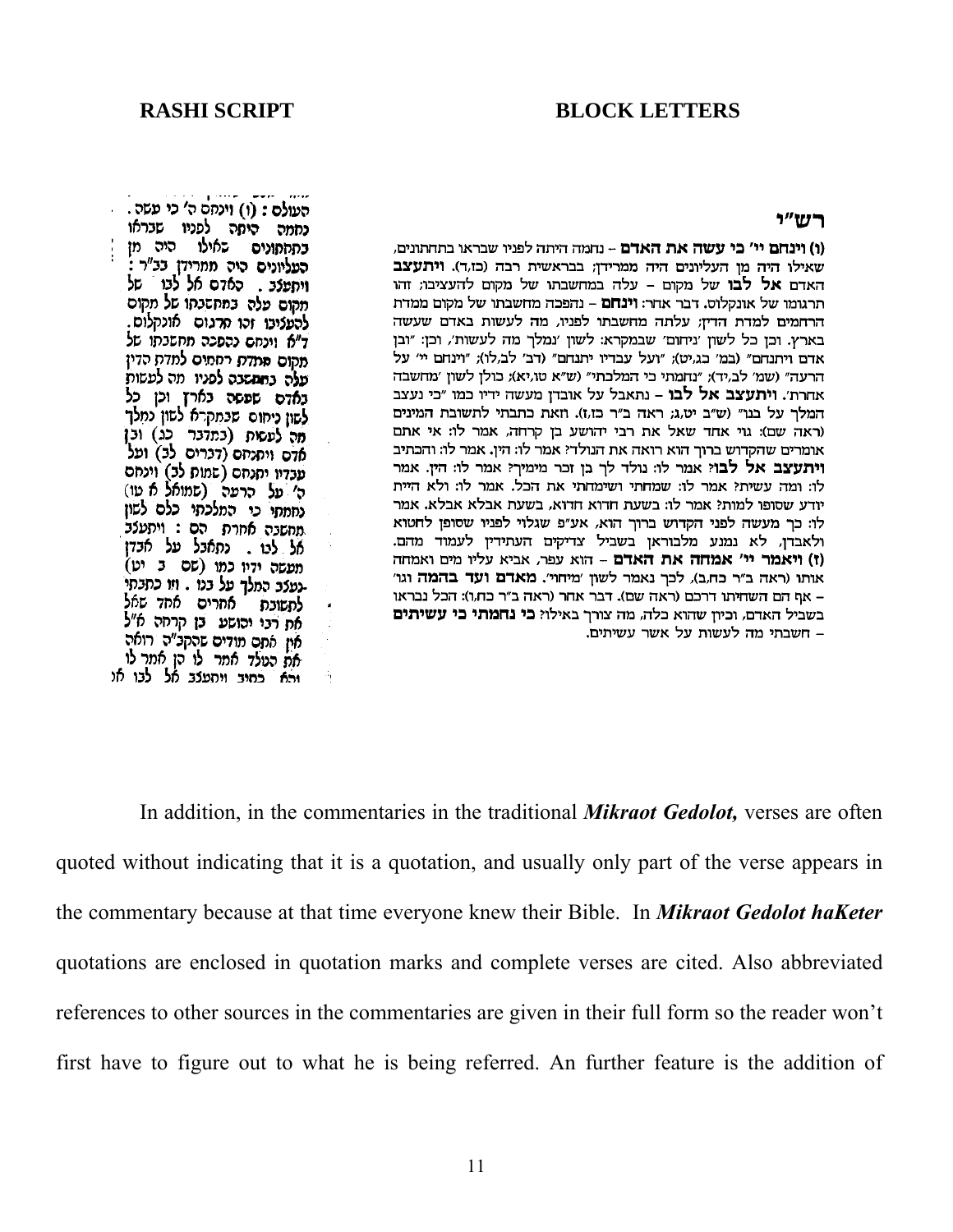punctuation in the commentaries, a fact that can be critical, such as when not knowing if a certain word is part of the previous or following phrase---which in some cases changes the commentary's meaning entirely. And the opening words of each comment are highlighted to alleviate the need to search for the end of one comment and the beginning of the next.

An addition of major importance to this edition is a commentary on the *Masorah* called *Ein haMasorah* ( ) *המסורה עין* written by Professor Cohen. The *Masorah* is hard to understand unless one has devoted much time to mastering its style. This commentary fills in cryptic notations and adds relevant information such as citing a *Masorah* comment on a certain text that may appear for a parallel text elsewhere in the Bible but not for this one. For example, using the text in Genesis cited above which says that the word *Vehaaretz* appears at the beginning of eight verses, it might be that the *Masorah* only makes this comment on seven of the eight verses but *Ein haMasorah* adds it on the eighth verse.

An additional illustration of the contribution of *Ein haMasorah* can be shown using the same example from Genesis. In the *Masorah Parva* the letters פ"ר ח appear– a shorthand notation. The *Masorah Magna* gives the meaning of the letters and quotes the beginning of the eight verses. *Ein Masorah* in this case adds the location of the verses. This commentary appears beneath the *Masorah Magna* on each page. Included also in each volume is a listing of abbreviations used in the texts, Biblical, Targumim and commentaries, and their full forms.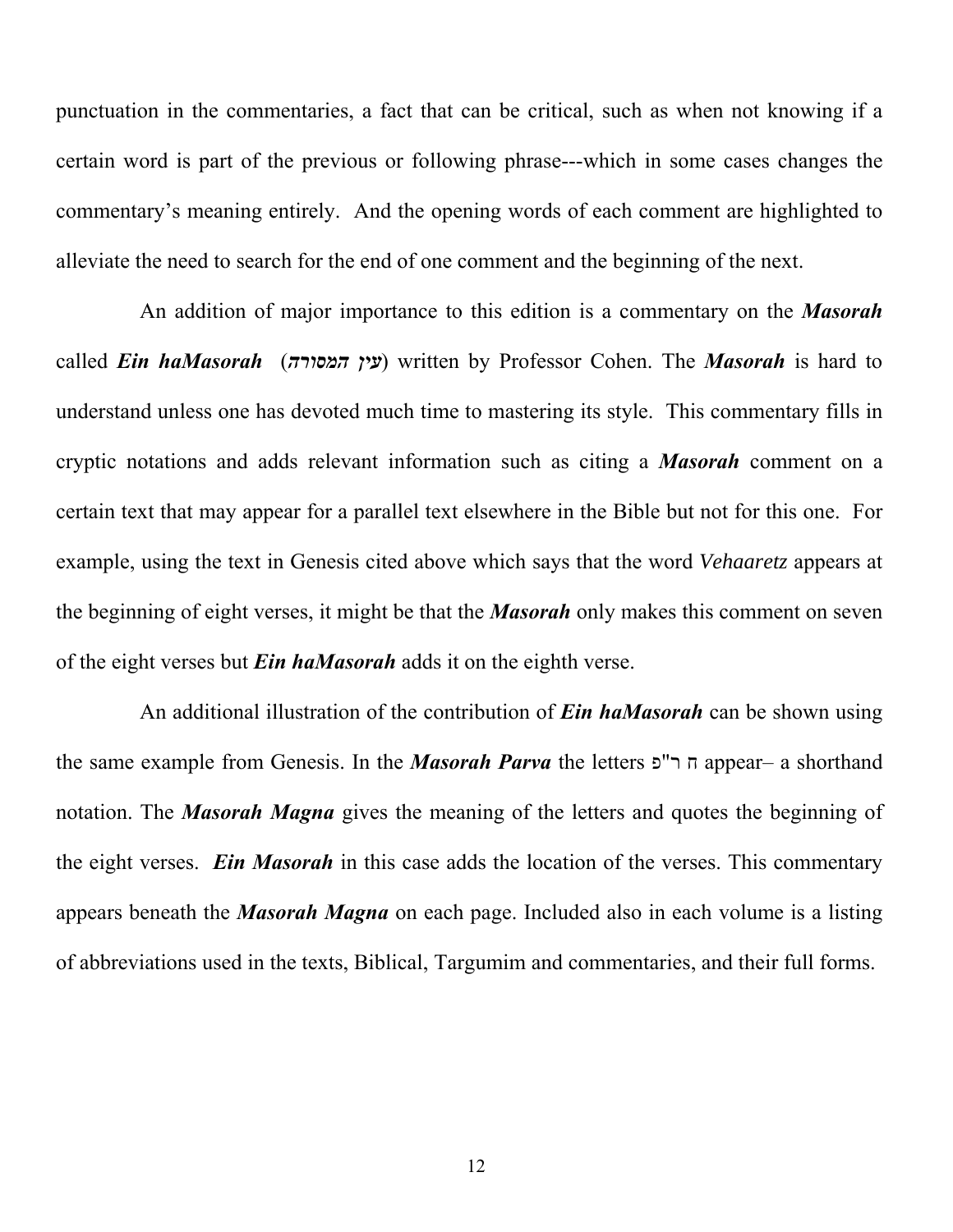The first volume of the new edition appeared in 1992 after 10 years of preparatory work. Included were the books of Joshua and Judges. Publication was begun with these books and not with Genesis, the first book of the Bible, for a number of reasons. First, the **Keter** text existed. Second, the number of commentaries involved isn't as large as for other books. Third, before tackling more complicated books the team wanted to accrue experience. And, finally, the Torah is considered Divinely dictated and the team didn't want to chance opposition from very conservative elements in the Jewish community at the outset of the project. They, so to speak, wanted to establish their credentials before publishing Torah volumes. To date nine volumes containing ten Biblical books have appeared and the team's goal is to complete the entire work within the next five years. A comprehensive introduction to the project and the literature involved appears in the first volume published and Professor Cohen has planned essays on the French and Spanish schools of commentators for inclusion in future volumes.

Complete preparation of the texts for printing is done by the project team. First, after the correct text has been established, it is transferred to a form with codes indicating how exactly the type for the printed version is to be set. Then the contents of these forms are keyed into the computer. The next stage is to run the computerized data through a program that arranges the text according to the instructions encoded with it. Finally the text is transferred to another program which divides it into pages for printing. After all this machine generated work a real human being checks that the page divisions are in logical places.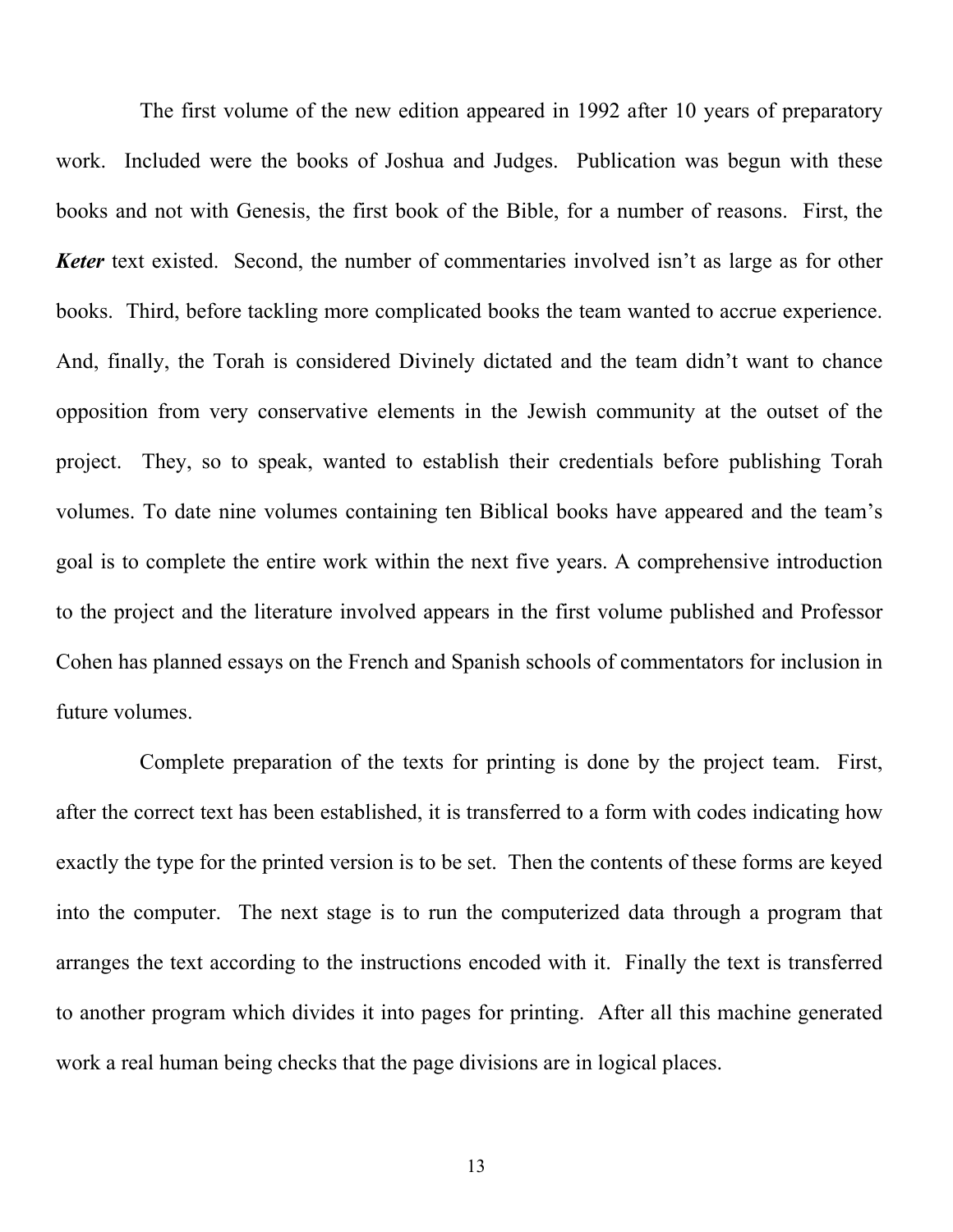Accompanying the printed edition is a computerized database on CD-ROM. The first edition included all the Biblical text and the specially developed search engine. In the second edition, now in beta site testing, the **Masorah**, some of the Targumim and all the commentaries are included. It is planned that a third edition will include the reasoning behind decisions concerning which form of the text to accept in disputed cases.

The main screen of the search engine is composed of three tiers. On the first the letters sought are entered. The middle tier allows vowels to be placed under the letters and the lower tier accommodates the cantillation notations that might appear on the word.



# **SEARCH SCREEN**

Special pads, based on the idea of the number pad on the computer keyboard, are provided on the screen to facilitate filling in the vowels and the cantillation notes.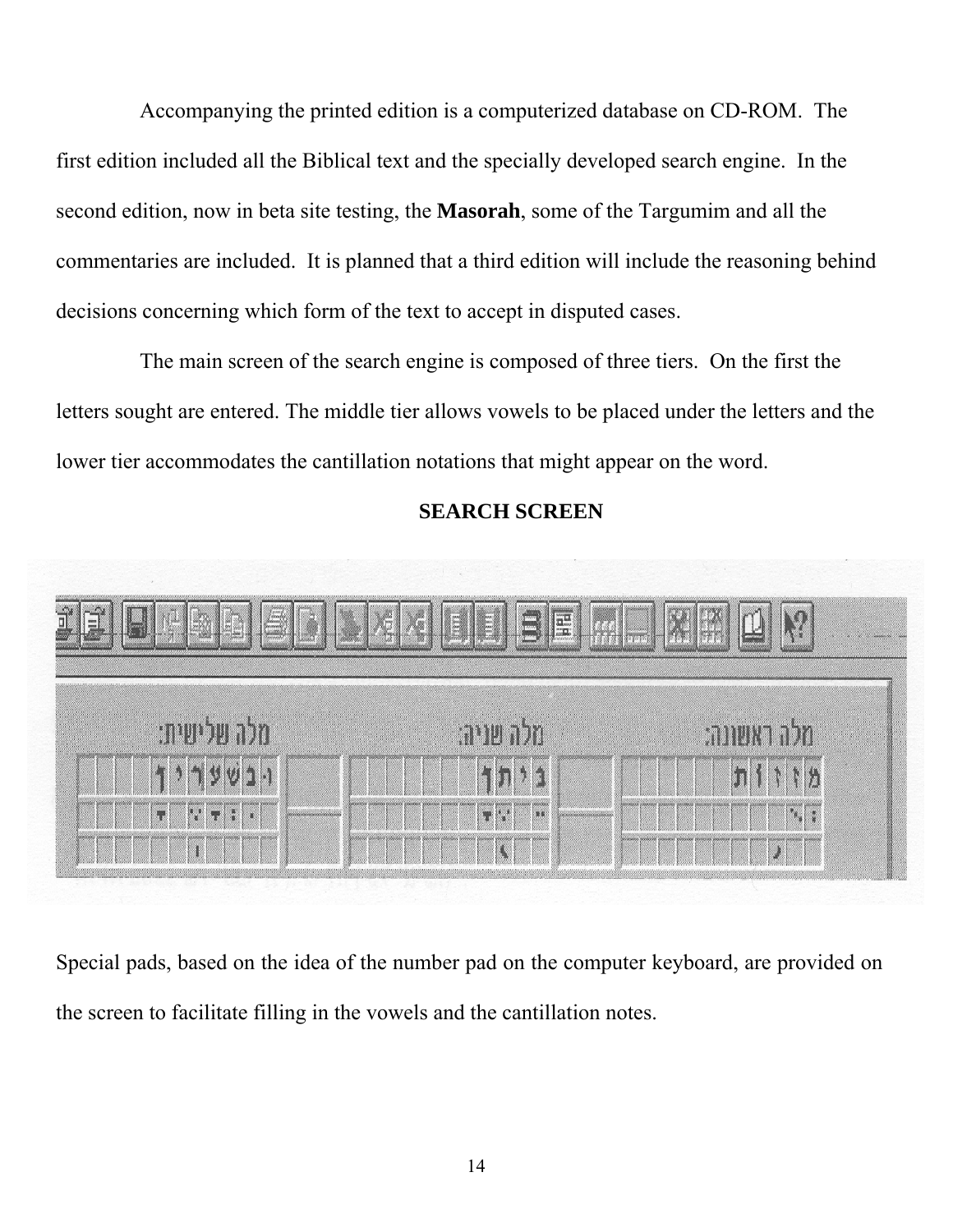# **VOWEL PAD**



## **CANTELLATION NOTE PAD**

|          |                     | ר   זקרקטון:   זקרגדול:   יתיב   ס   מונח לגרמיה     דחי                         |                    |                                                                                                                                            |                                     | $x$ $\left \frac{1}{x}\right $            | [מהכך       |
|----------|---------------------|----------------------------------------------------------------------------------|--------------------|--------------------------------------------------------------------------------------------------------------------------------------------|-------------------------------------|-------------------------------------------|-------------|
| $3)$ col |                     | ו ההפך לגרמיה $\ \cdot\ $ עילוי                                                  | $  $ <b>FILLER</b> | ↑   סילוק                                                                                                                                  | $\left  \sum_{i=1}^{n} x_i \right $ | $X$ ngu $  $ $ $                          | <b>XJ7N</b> |
|          |                     | אדלא להרמיה רן    טרחא                                                           | DUD<br>$\square$   | $\begin{array}{c c c c c} \hline \text{L} & \text{L} & \text{L} \\ \hline \text{L} & \text{L} & \text{R} & \text{R} \\ \hline \end{array}$ | min  f                              | $\mu$ הר                                  | NNT7        |
|          |                     | ∑   תביר <i>ע</i>   זרקא (∧)   סגול :,    21טנג ב    עולה ויורד > J    צינורית נ |                    |                                                                                                                                            |                                     |                                           | TATT        |
|          | $\circ$   xur (     | <b>  רביע מוגרש</b>                                                              |                    |                                                                                                                                            |                                     | תלישאק, p   תלישא ג. Q   ק. ברה Q p   בדר |             |
|          | $\ \psi\ $ את. הפוך | שלשלת קטנה                                                                       | 95                 | הרשיים ))   שלשלת {   הלהל ט   מרכא ב. LL                                                                                                  |                                     |                                           |             |

The results of a search will appear as follows:

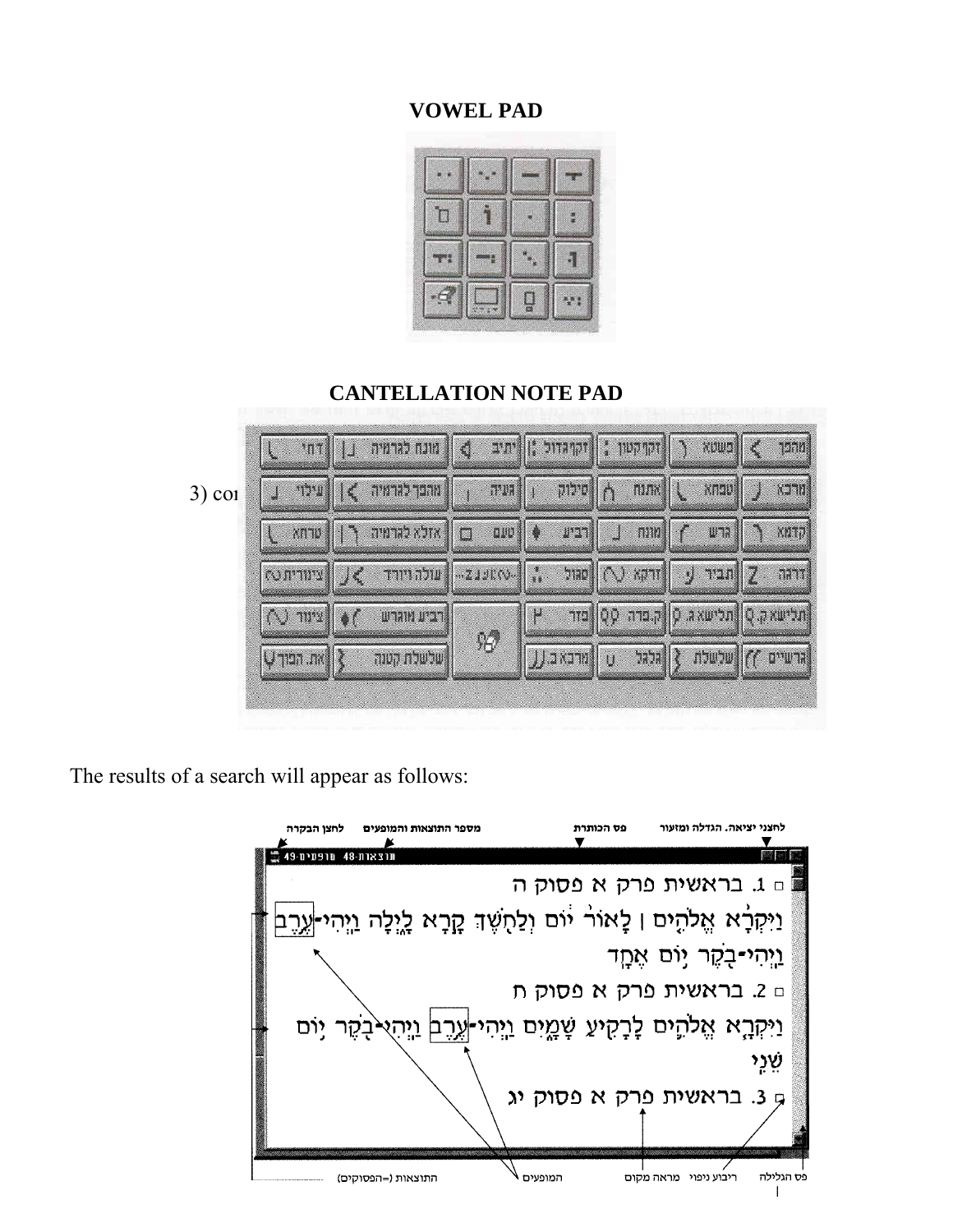Each appearance of the term requested is clearly marked and in the upper left corner of the screen the number of times the term appears in the text is noted. By scrolling down all occurrences of the search term can be viewed.

.

Another feature of the search engine is the ability to display items side by side on a split screen. This can show two Biblical texts, a Biblical text and commentary or two commentaries. Below is a split screen showing the versions of the fourth commandment from books of Exodus and Deuteronomy

|                                                           |                     | <b>MERCE OF STRAIGHT</b>                 |      |
|-----------------------------------------------------------|---------------------|------------------------------------------|------|
| שָׁמֻוֹר אֶת-יָוֹם הַשָּׁבֻת                              | [m]                 | וָכָוֹר אֶת-יָוֹם הַשַּׁבָת              | [h]§ |
| לְקַדְשֶׁוּ כַּאֲשֶר צו <b>ּ</b> יְ <del>ןָ</del>         |                     | לְקַדְשׁרָ שֱשֶׁת יָמֶים                 | Юļ   |
| יִה יֶתָ אֱלֹהֶיִּהָ שֱשֶׁת                               | D)]                 | ּתַּעֲבֹדٛ וְעָשֵׂיתָ כָּל-              |      |
| יָמְיֹם תַּעֲבֹדٛ וְעָשֵׂיתָ כָּל-                        |                     | מְלַאכְהֶֽדָ׃ וְיֹוֹם הַשְּׁבִיעֶי       |      |
| <b>מְלַאכְ<del>הֶן: וְיֹוֹם הַ</del>שְּׁבִיעֶ<i>י</i></b> | $\lfloor m \rfloor$ | <u>שַׁבְּתו לַיְהוָה אֱלֹהֶיךָ לֵ</u> א- |      |
| שַׁבֵּתוּ לַיה וֶה אֱלֹהֱיִד לְא                          |                     | תַעֲשֶׂה כָל-מְלָאכָה אַתָּה             |      |
| תַעֲשֶׂה כָל-מְלָאכָה                                     |                     | וּבִוְךָ-וּבִהֶךְ עַבְדְךָ וַאֲמֶתְךָ    |      |

There are additional features, including many of those that have made Bar Ilan's Responsa Project such an important resource.